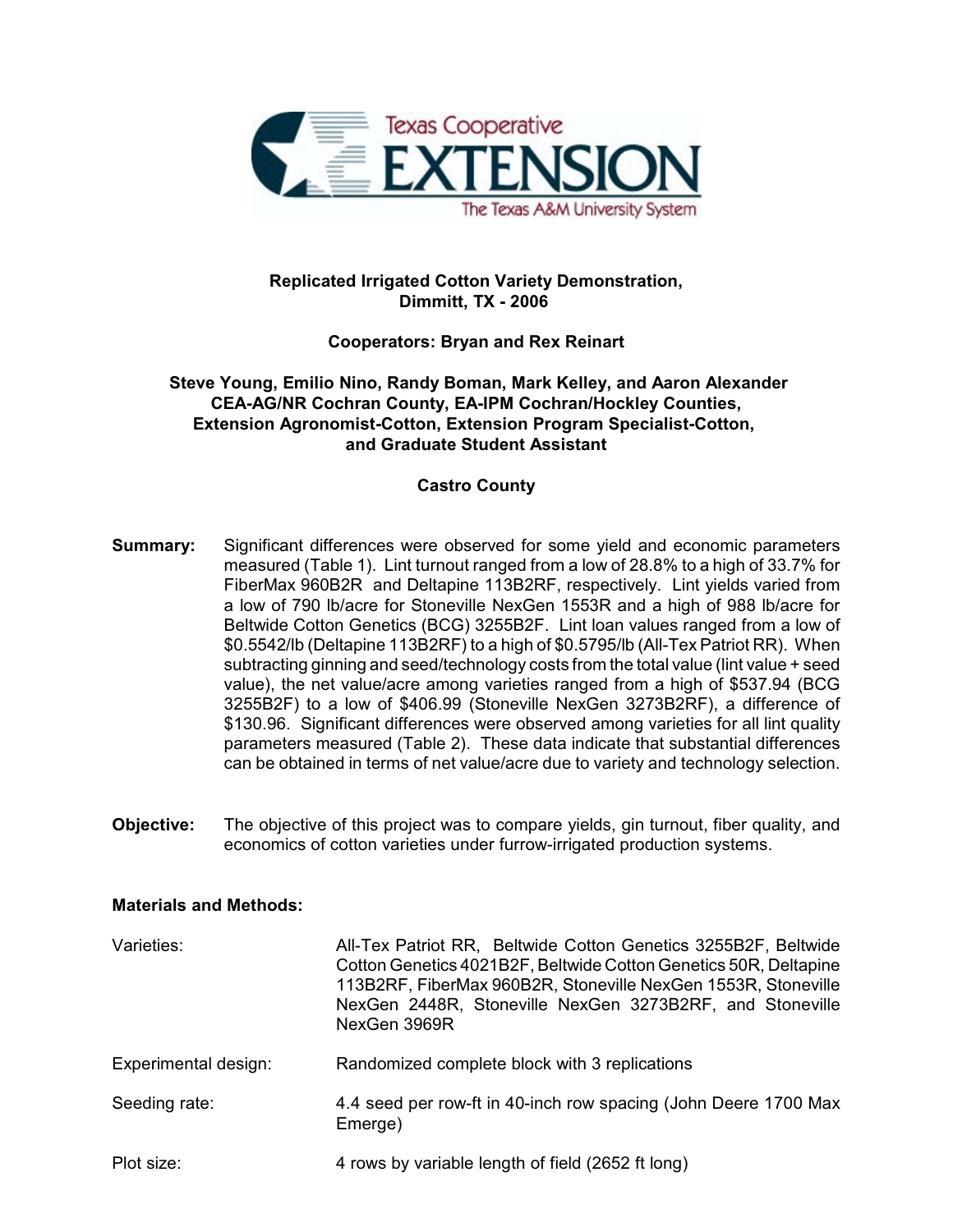| Planting date:                   | 11-May                                                                                                                                                                                                                                                                                                                                                                                 |
|----------------------------------|----------------------------------------------------------------------------------------------------------------------------------------------------------------------------------------------------------------------------------------------------------------------------------------------------------------------------------------------------------------------------------------|
| Weed management:                 | Trifluralin was applied with liquid fertilize at a rate of 1.0 pt/acre with<br>1.25 pt/acre Prowl on 15-March. Roundup Weather Max with<br>ammonium sulfate (17 lbs/100 gallons of spray mix) was applied<br>over-the-top prior to 5 <sup>th</sup> true leaf. Two post-direct applications of<br>Direx were conducted during the growing season. This location was<br>cultivated once. |
| Rainfall<br>and Irrigation:      | In addition to rainfall, this location was pre-watered twice and row<br>watered (every-other-row) three times during the growing season.                                                                                                                                                                                                                                               |
| Insecticides:                    | Temik was applied in-furrow at planting at 3.0 lbs/acre. No other<br>insecticides were applied at this site.                                                                                                                                                                                                                                                                           |
| Fertilizer management:           | 250 lbs/acre of 28-0-0-5 liquid fertilizer were applied pre-plant on 15-<br>March. Also, 10 tons/acre manure was applied at this location.                                                                                                                                                                                                                                             |
| Plant growth regulators:         | No plant growth regulators were utilized at this location.                                                                                                                                                                                                                                                                                                                             |
| Harvest aids:                    | Boll'd (ethephon) at 2.8 pt/acre plus ET at 2.3 oz/acre with COC at<br>1.0 qt/100 gallons spray solution was applied on 11-October.                                                                                                                                                                                                                                                    |
| Harvest:                         | Plots were harvested on 28-October using a commercial John Deere<br>7460 stripper harvester with field cleaner. Harvested material was<br>transferred into a weigh wagon with integral electronic scales to<br>determine individual plot weights. Plot yields were adjusted to<br>lb/acre.                                                                                             |
| Gin turnout:                     | Grab samples were taken by plot and ginned at the Texas A&M<br>University Agricultural Research and Extension Center at Lubbock<br>to determine gin turnouts.                                                                                                                                                                                                                          |
| Fiber analysis:                  | Lint samples were submitted to the International Textile Center at<br>Texas Tech University for HVI analysis, and Commodity Credit<br>Corporation (CCC) loan values were determined for each variety by<br>plot.                                                                                                                                                                       |
| Ginning cost<br>and seed values: | Ginning costs were based on \$2.45 per cwt. of bur cotton and seed<br>value/acre was based on \$125/ton of seed. Ginning costs did not<br>include checkoff.                                                                                                                                                                                                                            |
| Seed and<br>technology cost:     | Seed and technology costs were calculated using the appropriate<br>seeding rate (seed/row-ft) for the row spacing and entries using the<br>online Plains Cotton Growers Seed Cost Comparison Worksheet<br>Cap Cost<br>Thresholds.<br>with<br>Monsanto<br>available<br>at:<br>http://www.plainscotton.org/Seed/seedindex.html                                                           |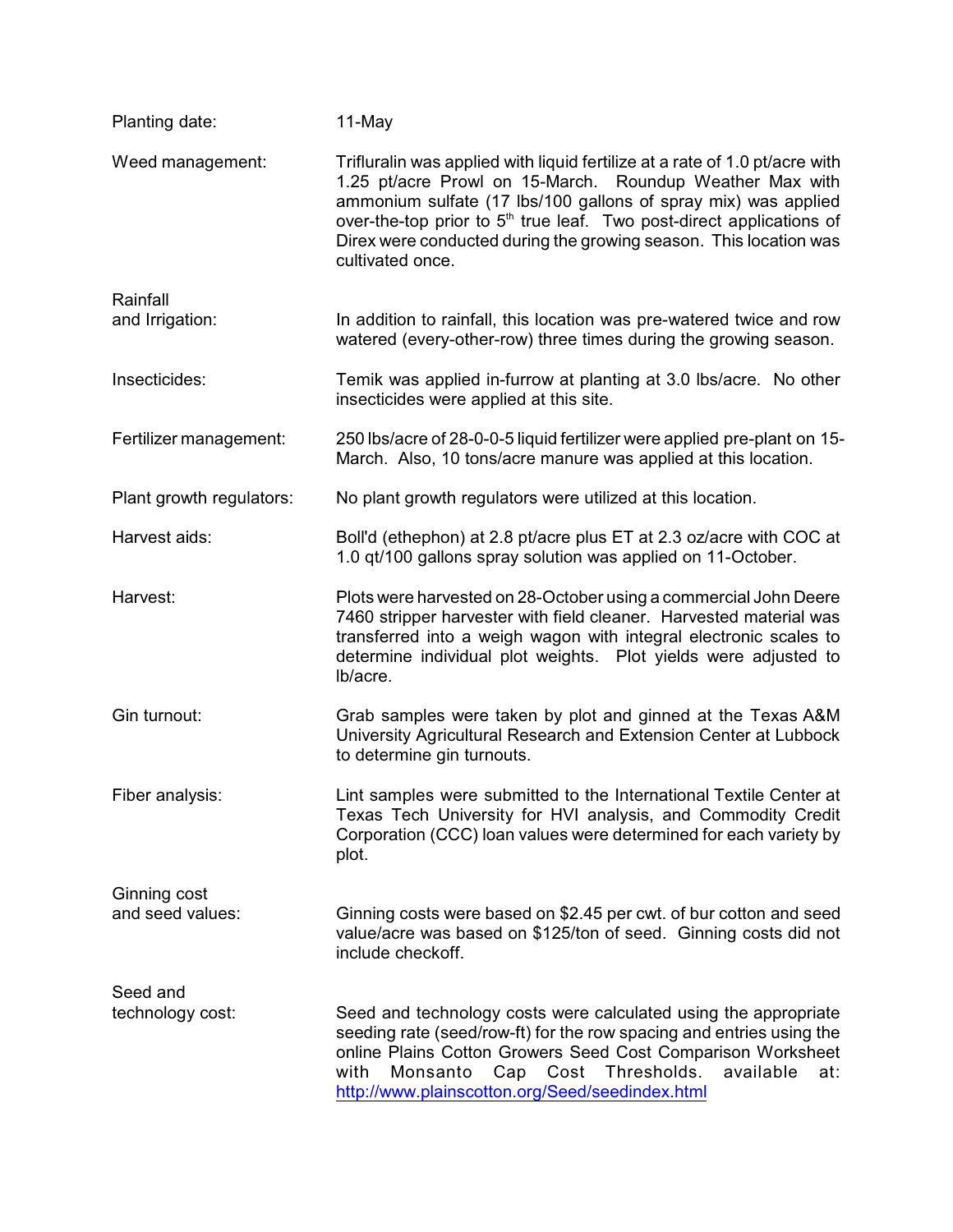### **Results and Discussion:**

Significant differences were observed for most parameters measured (Tables 1 and 2). Lint turnout ranged from a low of 28.8% to a high of 33.7% for FiberMax 960B2R and Deltapine 113B2RF, respectively. Lint yields varied from a low of 790 lb/acre for Stoneville NexGen 1553R and a high of 988 lb/acre for BCG 3255B2F. Lint loan values ranged from a low of \$0.5542/lb (Deltapine 113B2RF) to a high of \$0.5795/lb (All-Tex Patriot RR). No significant differences were observed among varieties for total value (\$/acre); however, after subtracting ginning and seed/technology costs, the net value/acre among varieties ranged from a high of \$537.94 (BCG 3255B2F) to a low of \$406.99 (Stoneville NexGen 3273B2RF), a difference of \$130.96. Six varieties were within the statistical upper tier for net value (\$/acre). Among those, two were Bollgard II with Roundup Ready Flex technology types and four were Roundup Ready only. Micronaire values ranged from a low of 3.7 for Stoneville NexGen 3969R to a high of 4.6 for Stoneville NexGen 2448R. Staple length averaged 36.6 across all varieties with a low of 35.4 for BCG 50R and Stoneville NexGen 2448R and a high of 38.0 for FiberMax 960B2R. Uniformity was highest for Stoneville NexGen 2448R (84.0%) and lowest for Stoneville NexGen 3273B2RF (82.1%). A test average strength of 28.5 g/tex was observed with a high of 31.8 g/tex (Deltapine 113B2RF) and a low of 25.0 g/tex (BCG 4021B2F). Average percent elongation values ranged from a high of 7.3 to a low of 5.0 for Stoneville NexGen 1553R and FiberMax 960BR, respectively. The highest average leaf grade (4.0) was observed for Deltapine 113B2RF and the lowest (2.3) for BCG 50R. Test averages for reflectance (Rd) and yellowness (+b) were 78.7 and 8.3, respectively. Color grades were mostly 21's and 31's at this location. These data indicate that substantial differences can be obtained in terms of net value/acre due to variety and technology selection. It should be noted that no inclement weather was encountered at this location prior to harvest. Additional multi-site and multi-year applied research is needed to evaluate varieties and technology across a series of environments.

## **Acknowledgments:**

Appreciation is expressed to Bryan and Rex Reinart for the use of their land, equipment and labor for this project. Further assistance with this project was provided by Dr. John Gannaway - TAES, Lubbock, and Dr. Eric Hequet - Associate Director, International Textile Center, Texas Tech University.

## **Disclaimer Clause:**

Trade names of commercial products used in this report are included only for better understanding and clarity. Reference to commercial products or trade names is made with the understanding that no discrimination is intended and no endorsement by the Texas A&M University System is implied. Readers should realize that results from one experiment do not represent conclusive evidence that the same response would occur where conditions vary.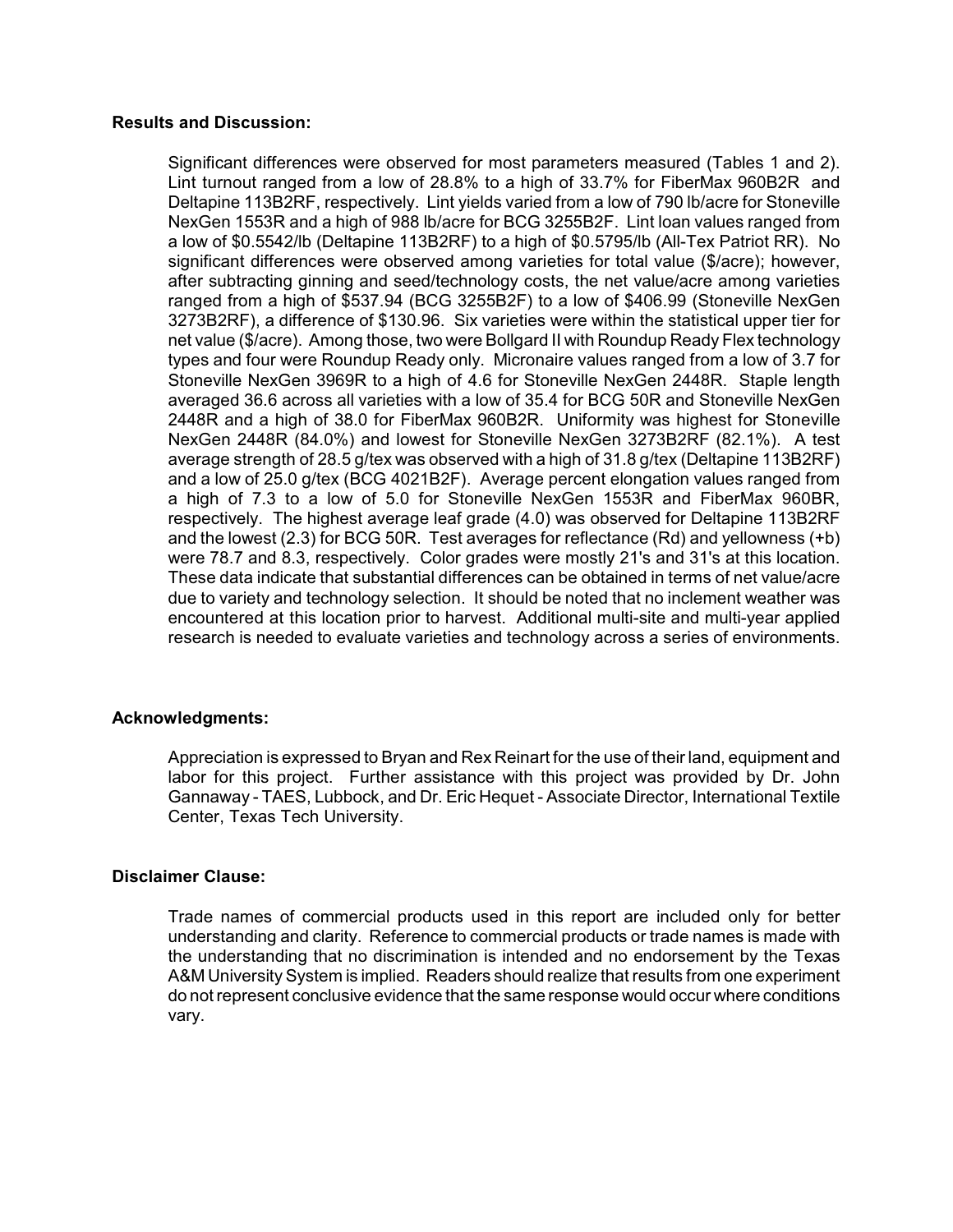**Table 1. Harvest results from the irrigated replicated transgenic cotton variety demonstration, Bryan and Rex Reinart, Dimmitt, TX, 2006.**

| Entry                                   | Lint<br>turnout | Seed<br>turnout | <b>Bur cotton</b><br>vield | Lint<br>vield         | Seed<br>vield | Lint Ioan<br>value | Lint<br>value        | Seed<br>value | Total<br>value | Ginning<br>cost | Seed/technology<br>cost | <b>Net</b><br>value |  |
|-----------------------------------------|-----------------|-----------------|----------------------------|-----------------------|---------------|--------------------|----------------------|---------------|----------------|-----------------|-------------------------|---------------------|--|
|                                         | %               | %               | Ib/acre                    | lb/acre               | lb/acre       | \$/lb              | \$/acre              | \$/acre       | \$/acre        | \$/acre         | \$/acre                 | \$/acre             |  |
| <b>Beltwide Cotton Genetics 3255B2F</b> | 31.5            | 52.4            | 3133                       | 988                   | 1643          | 0.5785             | 571.67               | 102.68        | 674.35         | 76.75           | 59.65                   | 537.94 a            |  |
| <b>Beltwide Cotton Genetics 50R</b>     | 30.8            | 53.4            | 2877                       | 887                   | 1536          | 0.5777             | 513.21               | 95.98         | 609.19         | 70.49           | 30.21                   | 508.49<br>ab        |  |
| Stoneville NexGen 3969R                 | 30.5            | 53.3            | 2914                       | 890                   | 1553          | 0.5728             | 509.77               | 97.09         | 606.86         | 71.40           | 35.00                   | 500.46<br>ab        |  |
| Deltapine 113B2RF                       | 33.7            | 50.6            | 2886                       | 971                   | 1460          | 0.5542             | 538.18               | 91.26         | 629.44         | 70.69           | 62.13                   | 496.61<br>ab        |  |
| Stoneville NexGen 2448R                 | 32.0            | 52.1            | 2832                       | 907                   | 1476          | 0.5600             | 507.31               | 92.25         | 599.57         | 69.38           | 35.00                   | 495.18<br>ab        |  |
| <b>All-Tex Patriot RR</b>               | 29.8            | 54.1            | 2892                       | 863                   | 1564          | 0.5795             | 500.20               | 97.74         | 597.93         | 70.84           | 33.23                   | 493.86<br>ab        |  |
| FiberMax 960B2R                         | 28.8            | 49.7            | 2993                       | 862                   | 1488          | 0.5743             | 493.66               | 93.02         | 586.67         | 73.32           | 50.21                   | 463.15<br>bc        |  |
| <b>Beltwide Cotton Genetics 4021B2F</b> | 29.7            | 54.2            | 2908                       | 865                   | 1576          | 0.5695             | 492.05               | 98.47         | 590.52         | 71.25           | 59.65                   | 459.62<br>bc        |  |
| Stoneville NexGen 1553R                 | 30.7            | 53.9            | 2574                       | 790                   | 1389          | 0.5788             | 456.92               | 86.78         | 543.70         | 63.06           | 35.00                   | 445.64<br>bc        |  |
| Stoneville NexGen 3273B2RF              | 29.9            | 54.0            | 2654                       | 793                   | 1433          | 0.5565             | 441.22               | 89.58         | 530.80         | 65.03           | 58.78                   | 406.99 c            |  |
| <b>Test average</b>                     | 30.7            | 52.8            | 2866                       | 881                   | 1512          | 0.5702             | 502.42               | 94.48         | 596.90         | 70.22           | 45.89                   | 480.79              |  |
| <b>CV, %</b>                            | 2.9             | 2.2             | 8.3                        | 8.2                   | 8.2           | 2.0                | 8.5                  | 8.2           | 8.4            | 8.3             | ---                     | 9.3                 |  |
| OSL                                     | 0.0002          | 0.0014          | 0.2883                     | 0.0585                | 0.3863        | 0.0720             | 0.0696               | 0.3863        | 0.1119         | 0.2878          | ---                     | 0.0876              |  |
| <b>LSD</b>                              | 1.5             | 2.0             | <b>NS</b>                  | $102.85$ <sup>1</sup> | <b>NS</b>     | 0.0161             | $60.53$ <sup>T</sup> | <b>NS</b>     | <b>NS</b>      | <b>NS</b>       | $- - -$                 | 63.21               |  |

**For net value/acre, means within a column with the same letter are not significantly different at the 0.10 probability level.**

**CV - coefficient of variation.**

**OSL - observed significance level, or probability of a greater F value.**

**LSD - least significant difference at the 0.05 level, † denotes LSD at the 0.10 level, NS - nonsignificant.**

**Note: some columns may not add up due to rounding error.**

#### **Assumes:**

**\$2.45/cwt ginning cost.**

**\$125/ton for seed.**

**Value for lint based on CCC loan value from grab samples and ITC HVI results.**